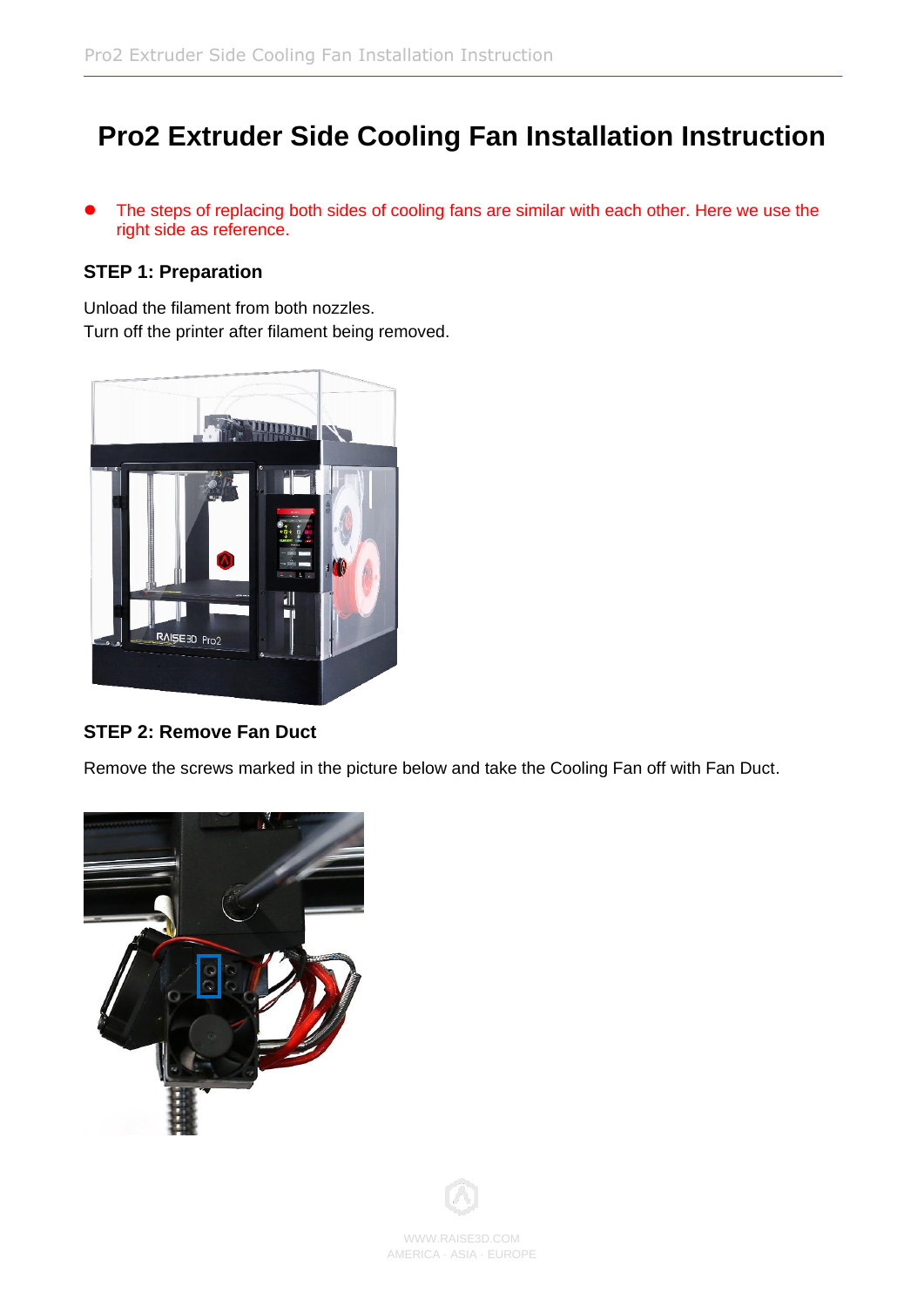Remove the screws marked in the picture below and take the Fan Duct off.



### **STEP 3: Preparation for Wiring**

Unplug the cable of Side Cooling Fan from extruder board.

● The left terminal on board is used to control Right Fan, right terminal is used to control left fan.



● Cut the old cable off. Take the old Cooling Fan and the its cable out.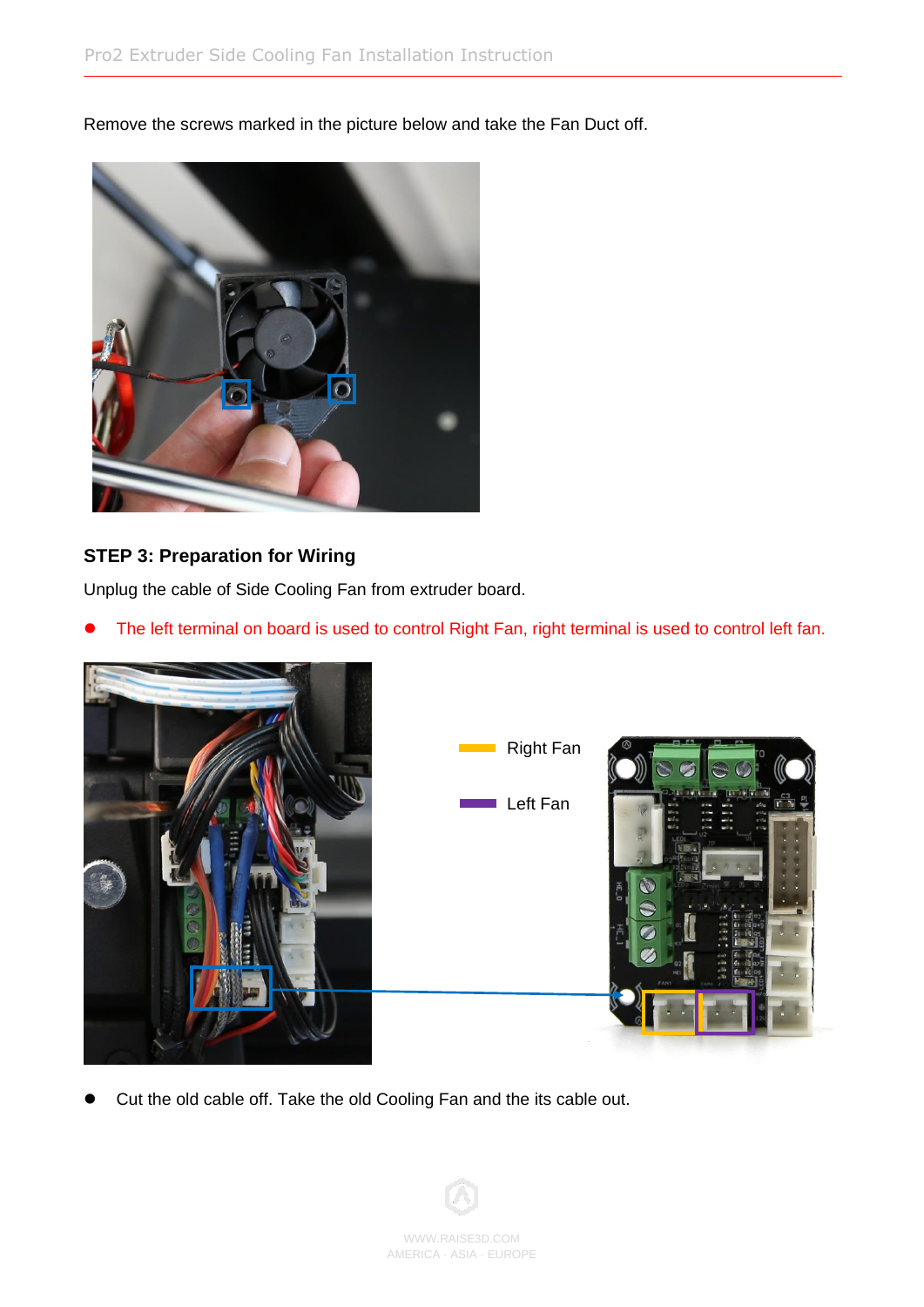● Remove the two fixing screws from the black back casing and take the casing off.





Cut the zip ties fixing cables.



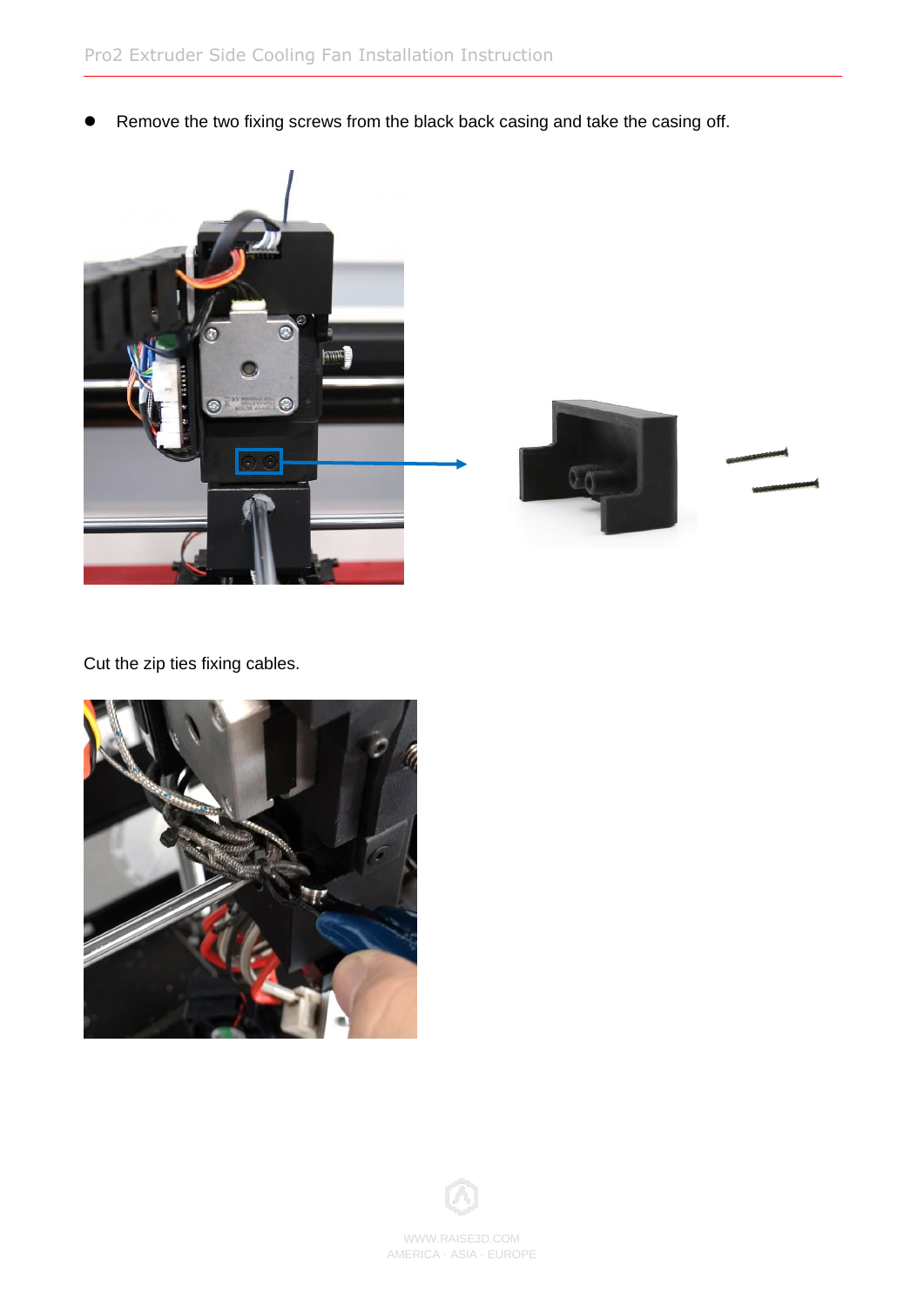Loosen the screws marked in following image. And remove the Heating Rod cables from extruder board.

● If you want to replace the Left Side Cooling Fan, please remove the Heating Rod at lower terminal which is for control left nozzle.





Pull the Heating Rod cables out from the Mounting Block from the bottom.



#### **STEP 4: Install the new Fan**

Replace a new Fan.



⚫ Make sure that the surface of fan with tags is facing support.

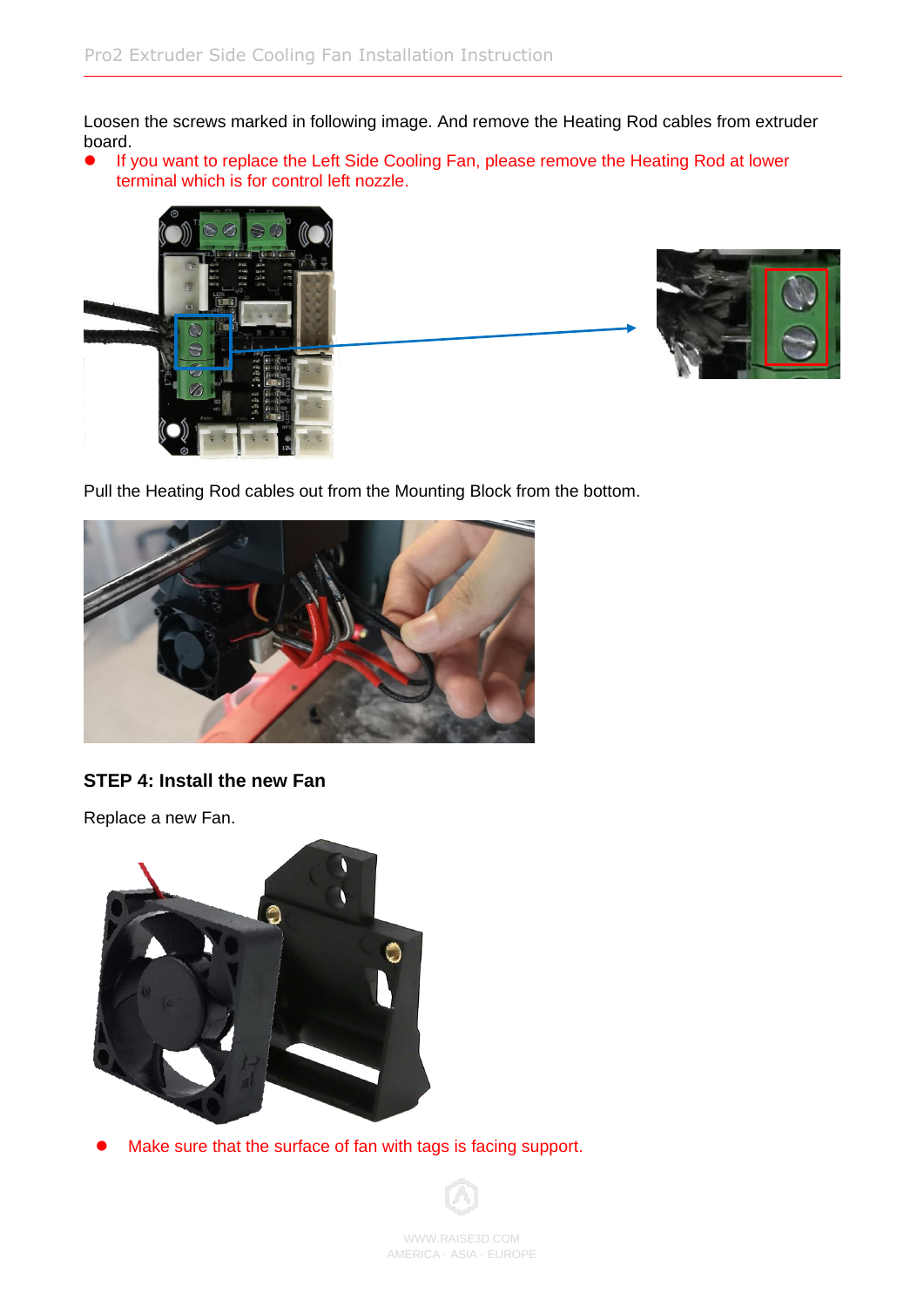Install the New Fan and the Fan Duct back onto the printer.



Grab the connector of the new Fan by tweezers out from the top to help it go through the Mounting Block.





WWW.RAISE3D.COM AMERICA · ASIA · EUROPE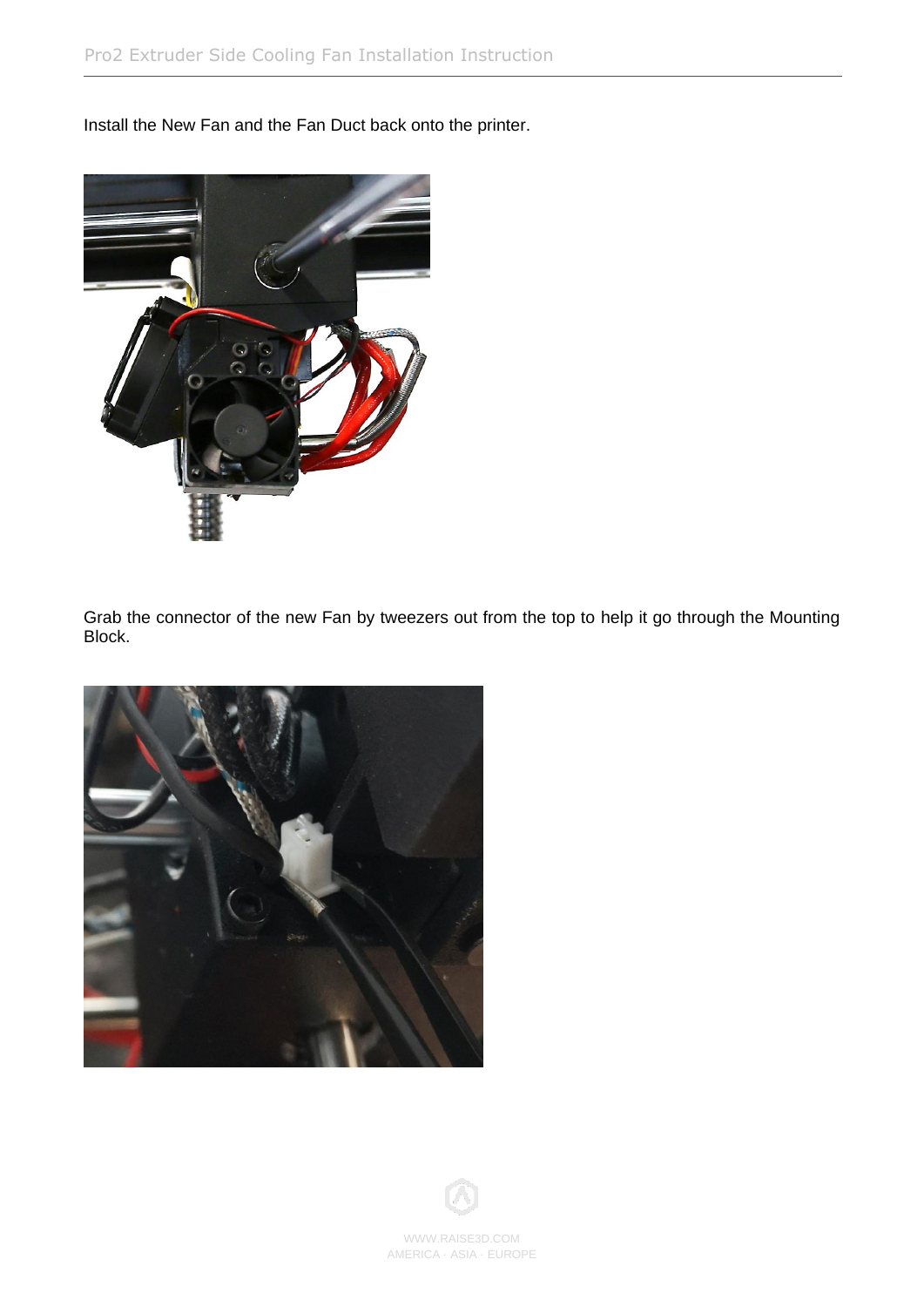Plug the side fan cable onto the terminal where you unplug the old cable.





Insert the cables of the Heating Rod into the terminal and tighten the screws to fix. Ensure there is no exposed wired touching with each other, or it may do harm to the printer.

Upper one is for Left nozzle. Lower one is for right nozzle.